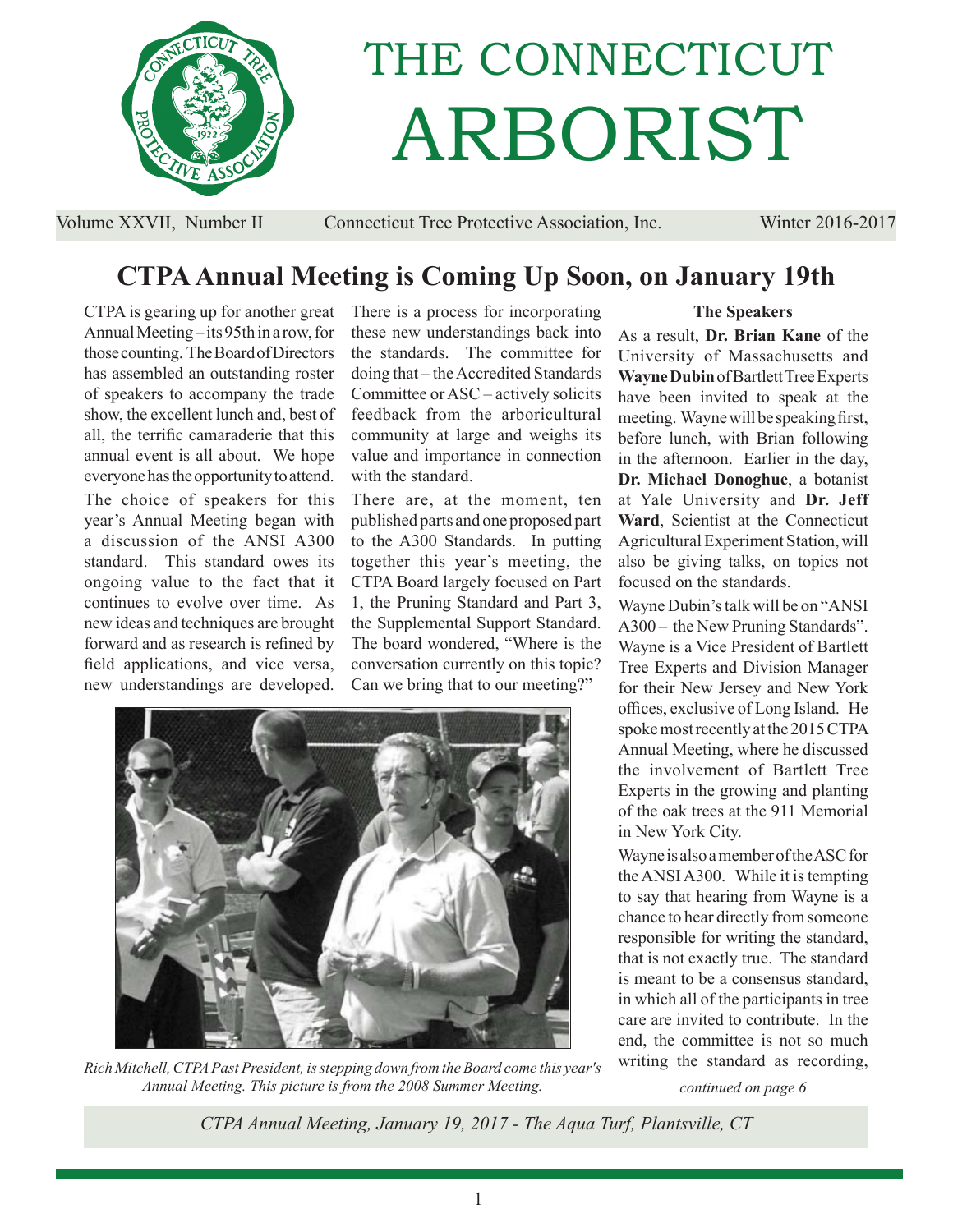# **Neonicotinoids in the Pollinator Health Bill**

In last year's legislative session, pollinator Connecticut's General Assembly the Department of Agriculture to passed a forward-looking bill on pollinator health. This bill also provides for new regulation on the use of neonicotinoid insecticides. This bill, now known as Public Act 16-17, calls upon the Connecticut Agricultural Experiment Station to establish a Pollinator Advisory Committee, to report to the legislature. The Public Act also calls on the state Office of Policy and Management to identify opportunities at the state and local level to increase

## **CONNECTICUT TREE PROTECTIVE ASSOCIATION**

PO Box 1946 Wallingford, CT 06492 203-484-2512 fax: 203-793-7824

#### **PRESIDENT** Charlie Iselin

 **VICE PRESIDENT** Bud Neal

**SECRETARY - TREASURER** Allan Fenner

**EXECUTIVE SECRETARY** Cathy Dvorsky

#### **DIRECTORS**

Pat Flynn Chris Donnelly Dr. Claire Rutledge Karl Reichle Sean Redding Mike Almstead Ken Bullard Rich Mitchell Emmett Shutts

*We advance the care of Connecticut's trees.*

Newsletter Staff and Editor Chris Donnelly

*The Connecticut Arborist* is an official publication of the Connecticut Tree Protective Association

CTPA's Web Site - www.CTPA.org

habitat, encourages include the establishment of model pollinator habitat in its conservation plans, encourages the Department of Transportation to identify opportunities for the replacement of non-native, cool season turf grasses along state highways with model pollinator habitat, and requires the Experiment Station to compile a citizen's guide to model pollinator habitat. The PA also gives the Siting Council the authority to order the establishment of such model habitats along transmission right-of-ways during restoration projects.

#### **The Neonicotinoids**

The legislation defines what a neonicotinoid is. Included in the definition is a requirement that covered chemicals have an LD50 of 2 micrograms or less.

The new law overviews the potential for dust from treated seeds to affect pollinators and outlines what should be done to mitigate this problem.

With regards to arborists, the provisions of most interest are:

All neonicotinoids covered by the legislation shall be classified by DEEP as restricted use

• No person shall apply, in any manner, a neonicotinoid to any linden or basswood in the state (most labels already have this restriction)

• Neonicotinoids may not be applied to any plant in blossom unless that plant is in a greenhouse inaccessible to pollinators

• Any plants so treated in a greenhouse must be determined to be safe for pollinators if they are to be sold or planted outside the greenhouse after treatment.

**DEEP Notices on Selling Neonic's** Since these provisions greatly affect the sale of neonicotinoid insecticides, including the vast array of imidacloprid-based products currently available to the public, DEEP has produced two notices regarding the implementation of this legislation. These notices are available on the DEEP Pesticides Program website – *www.ct.gov/ deep/pesticides*.

The first notice is a list of registered, neonicotinoid-based pesticides that have been re-classified effective January 1, 2017 as restricted use pesticides. Some 244 individual products are included on this list. Ahead of a list of these products, the notice states, "On and after that date (January 1, 2017), none of the pesticides listed below, including, but not limited to, any existing inventory at retailers, can be offered for sale, sold, or used, without full compliance with the requirements for restricted-use pesticides."

*continued on page 8*

**Upcoming CTPA events:** The CTPA board is already at work planning for a busy 2017. The **Education Committee** is in the process of organizing a Winter Tree Identification Workshop for mid-March, to be held at Connecticut College. The **Arbor Day Committee** has already sent out notices to the fifth grade classes around the state, soliciting posters for the **Annual Arbor Day Poster Contest**. Meanwhile, the **Climbing Competition** is laying out plans for this year's competition, to take place in early May. Notices on these events will be sent out shortly. Each of these Committees are able to move forward under the strong guidance of their chairs, but they could all use a hand to keep them going. To volunteer to assist with these or any of CTPA's Committees, please contact the CTPA office at *cathy@ctpa.org* or 203-484-2512.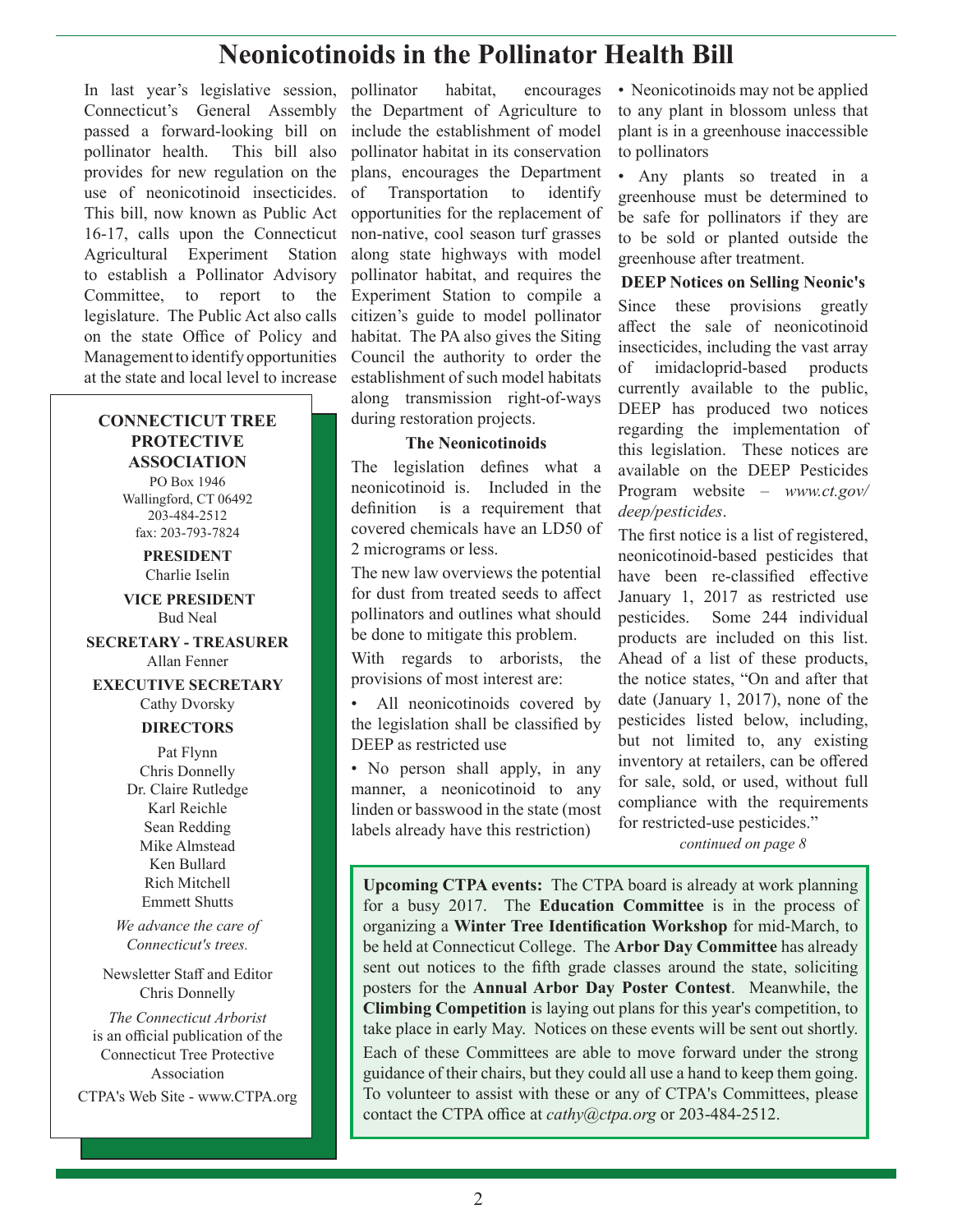# **The Gypsy Moth - the Return of a Non-native**

The gypsy moth has again become a topic of conversation in Connecticut. For years, in the 1970's and 80's, arborists prepared for gypsy moth outbreaks the way a farmer might prepare for a bumper crop, or maybe a hailstorm, as the major infestations of those years tended to overwhelm even the most ready tree care company.

We are a long way from being near to that situation today. Still, this is a good time to brush off the lessons of those years and to educate ourselves as to what this insect is about.

#### **The Experiment Station Fact Sheet**

This history of the gypsy moth in Connecticut is well summarized by Dr. Kirby Stafford in the Gypsy Moth Fact Sheet available on the Connecticut Agricultural Experiment Station web site. This Fact Sheet also includes excellent information on what can be done regarding the gypsy moth, including a summary chart of treatments that may be used.

In recent decades, the gypsy moth has been a persistent problem in Middlesex County, with patchy outbreaks throughout parts of that county and neighboring New Haven County, but not of much note elsewhere. In 2015, the extent of the gypsy moth outbreak in south central Connecticut spread considerably and, in 2016, took off, in New Haven and Middlesex Counties, but also in New London and Windham counties. As they might say in the horror movie, it's back! At least for now.

If we go back to the early 1990's, the hero of the day that brought the gypsy moth under control was an introduced fungus, *Entomophaga maimaiga*. This fungus entered the scene quite surprisingly, for it had been released several decades earlier and did little. It was thought to be ineffective and had essentially been forgotten. Seemingly out of nowhere, starting in 1989, this fungus revived itself and began suppressing the population of gypsy

moth caterpillars. Within just a few years, unexpectedly, the gypsy moth was more of a footnote than a problem.

#### **The Current Situation**

Not this past year. A major reason for the current problem is that the maimaiga fungus needs spring rains to become activated. Its spores can sit resting in leaf litter for up to a decade, but, without sufficient moisture, they will remain dormant.

The effectiveness of the maimaiga fungus comes from the fact that its annual life cycle overlaps with that of the gypsy moth. The spores break dormancy just when the insect is in the caterpillar stage and spending a lot of time both on the ground and up in the trees. This exposes the gypsy moth larvae to infection and these infected larvae then become breeding factories for the fungus. As they die they release a deadly wave of spores upon their fellow gypsy moth caterpillars. At the end of the season, a renewed cache of resting spores is stored away in the leaf litter, awaiting next year's rains and next year's gypsy moth caterpillars.

If we have a wet spring in 2017, we can look for this pattern to repeat itself, breaking backwards the surge of the gypsy moth population. If not, there is cause for concern. Prior to the fungus, the historical pattern had been for gypsy moth outbreaks to spread all over the state. For this reason, this is something for all arborists in the state to pay attention to.

In parts of the state already hit by the gypsy, the situation may be ripe for another free-living bio-control to exert itself. At low gypsy moth population levels, the nuclear polyhedrosis virus, or NPV, is present among the gypsy moths, but also at low levels. It causes a disease among the moth larva. When gypsy moths go into outbreak mode, the amount of NPV in the population also tends



*continued on page 4*



*A tree in Northford, from the 2015 gypsy moth infestation. A close-up of these moths. 4 females and a male can be seen.*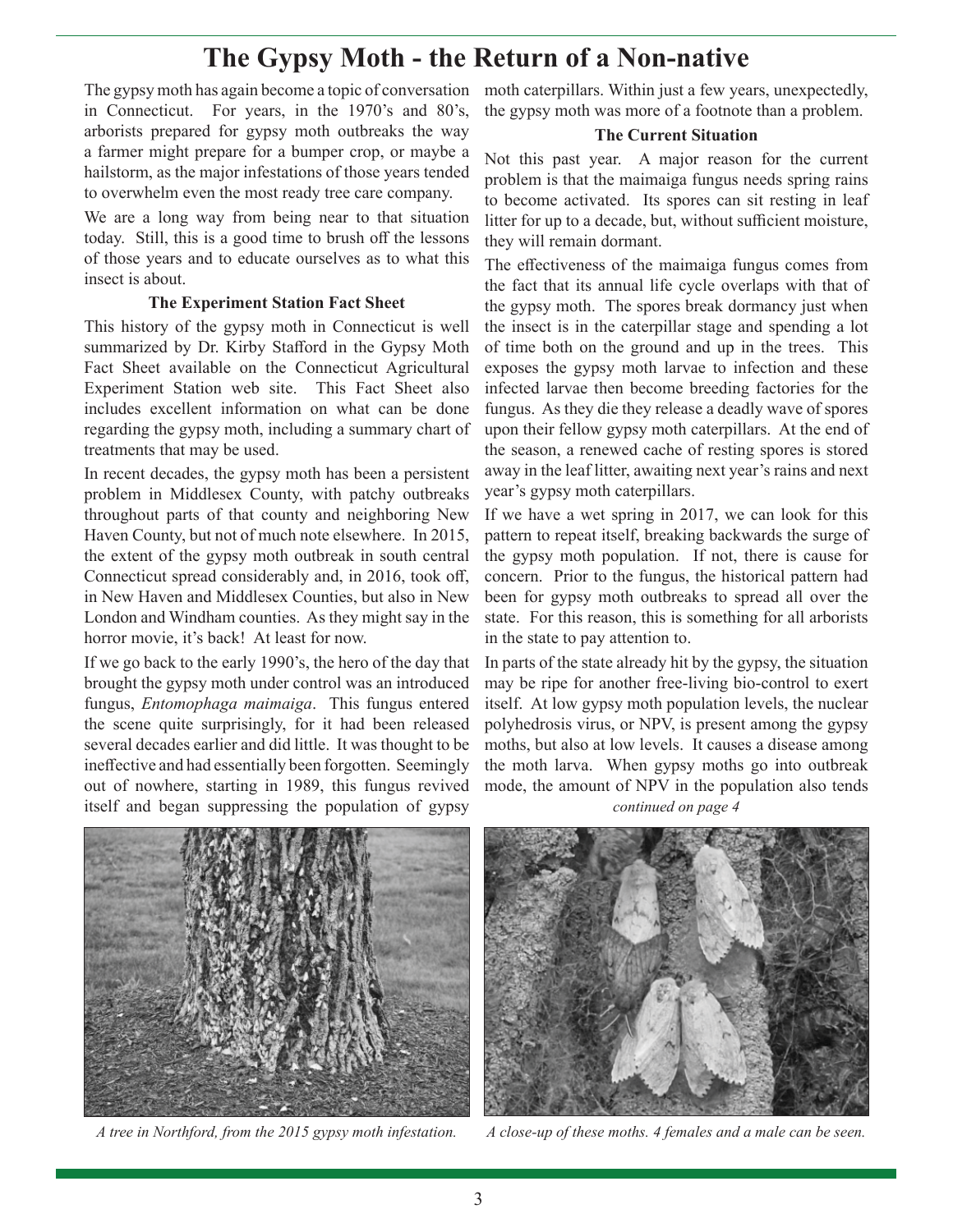# **The Gypsy Moth Returns** *(continued)*

to explode, to the point that it blunts or reverses a mass outbreak. There is a lag to this happening, however. This expansion of the NPV infestation does not usually happen until the gypsy moth outbreak enters its second or third year. We may be set-up in 2017 for NPV to have a role in controlling this insect in areas already hard hit. Perhaps, in turn, this could slow the gypsy moth's spread to areas not currently undergoing a severe infestation.

#### **Strategies for 2017**

Of course, we don't know exactly what will happen. It may turn out that we do not get sufficient rain in 2017 for the fungus and that NPV is not a factor. Likely, clients will begin to ask tree care companies to do something to protect their trees from the gypsy moth. So, what can an arborist do to become prepared?

As mentioned, the Experiment Station has an excellent fact sheet, with a comprehensive list of possible treatments. Becoming familiar with that document would be the first recommendation.

Arborists, along with their clients, could seek to remove and destroy as many of the egg masses as possible. This is a time consuming approach that is not apt to be fully successful, but it does help. Fortunately, these egg masses are easy to see. Unfortunately, many of these egg masses are higher up in the trees or hidden in places such as beneath bark flaps or under the eaves of buildings, where they are hard to spot and harder to remove. Whatever the number of egg masses removed, there are many others likely to be missed.

The eggs masses can also be targeted through the use of horticultural oils and insecticidal soaps. One limitation with the use of soaps or oils is that they need to thoroughly coat all egg masses to be fully effective. This includes the hidden ones and those buried beneath other egg masses.

Another limitation in targeting the egg masses is the extent to which young gypsy moth larvae move around. First instar larvae will 'balloon', or travel on the silk threads they weave, and so can move in from trees on adjacent properties. Larvae will also crawl to preferred host trees. Studies on dispersal have found that young larvae will readily move up to 300 feet in all directions away from where they hatched. Even if all egg masses are removed on a property, the trees may end up infested anyways by caterpillars from these adjacent trees.

#### **Other Control Methods**

Most treatments, past and present, have focused on controlling the feeding larvae. In the past, broad spectrum insecticides such as carbaryl and acephate applied as foliar sprays were the treatments of choice.

In the 1980's, dimilin (diflubenzuron - a synthetic insect growth regular) became popular. In the 1990's, synthetic pyrethroids such as cyfluthrin, bifenthrin, permethrin and fluvalinate joined the list. These chemicals are still considered effective and are good tools to keep in the arsenal.

Over the past couple of decades, the options for arborists have multiplied. Now, the available tools include a greater range of systemic insecticides and injectable formulations, along with new classes of insecticides, such as the neonicotinoids and the so-called 'bio-rational' insecticides, including spinosad and azadiracthin. In addition, arboriculture has seen the incorporation of concepts associated with integrated pest management and plant health control.

Biological controls are an option for gypsy moths. In low level populations, deer mice are cited as a main predator on the gypsy moth. While increasing the mouse population is unlikely to be a strategy employed by arborists, there is a biological control that arborists can consider. *Bacillus thuringiensis* var. *kurstaki*, often abbreviated as BTK, is a potent killer of gypsy moth larvae that has been formulated into commercially available spray products.

In a more experimental vein, it has been suggested that, in dry years, spring irrigation of the leaf litter under gypsy moth prone trees might activate the maimaiga fungus. It is not known, however, whether this approach would succeed. The excess use of water might also be discouraged in a time of drought.

## **One Arborist's Approach**

Alan Roy, owner of Arborist Services LLC in Andover is a veteran of the gypsy moth wars of the 70's, 80's and 90's. He knows the signs of a gypsy moth buildup, and so when he noted that the number of gypsy moth egg masses had reached into the hundreds of thousand per acre on his client's properties, he could see where this was heading. He took steps, supplementing his fleet with a second-hand Bean sprayer with a 1,000 gallon tank and lining up customers in towns such as Andover and Hebron for gypsy moth sprays.

Alan prefers to use Crosscheck, a bifenthrin product that works well with a hydraulic sprayer. He considers BTK as a good alternative, especially on properties near waterways or with a lot of pets.

Alan chose a foliar application over an injectable treatment largely because he finds it more cost effective for his customers. Treating individual trees takes more time and only protects the treated tree. His approach is more to treat properties than individual trees. With the

*continued on page 5*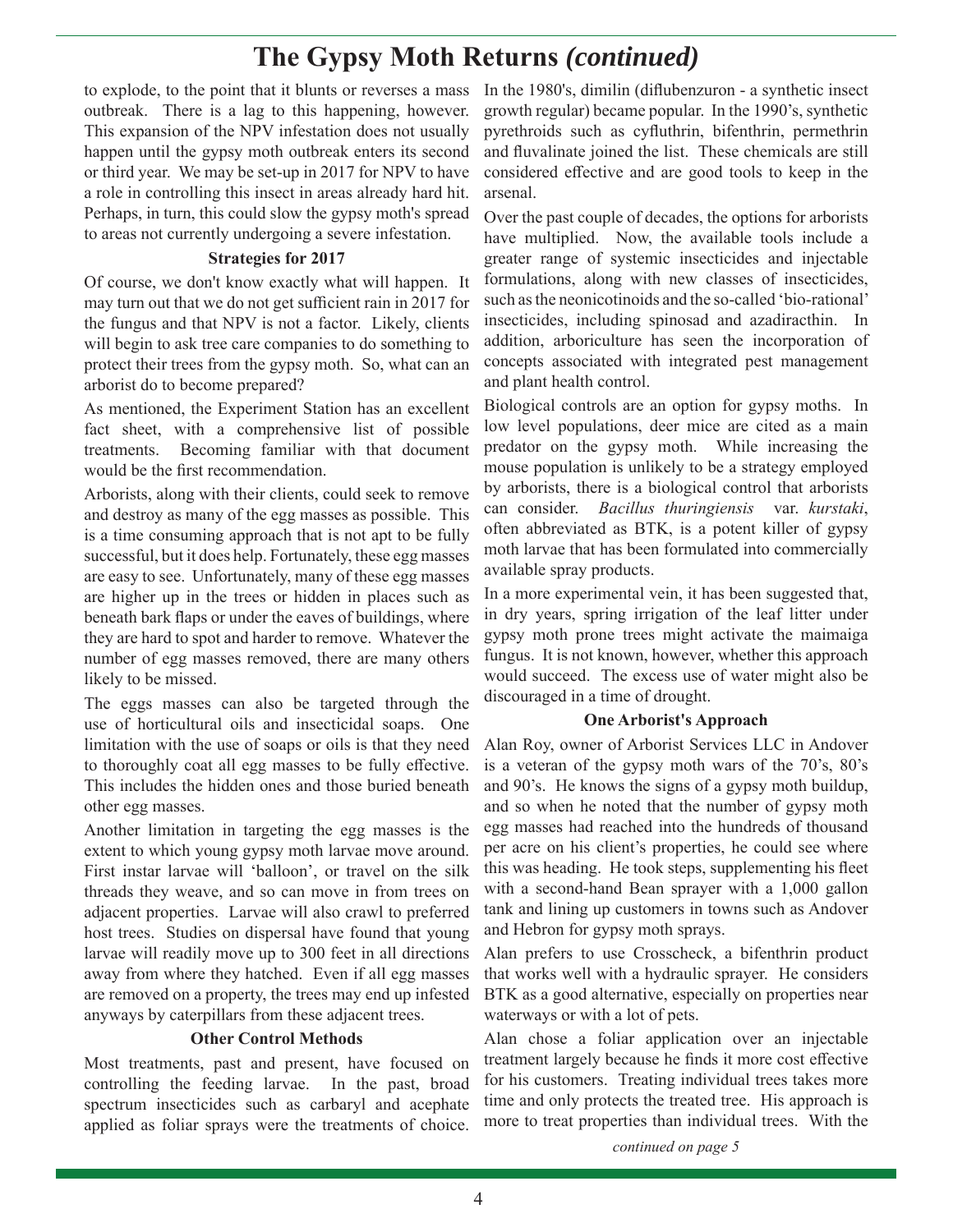# **The Gypsy Moth Returns** *(continued)*

sprays, he uses two applications timed about 10 days to population. two weeks apart.

Alan's decision to use the pyrethroid-based product is based on his sense that it is just as effective but safer and more environmentally-friendly than the carbamate-based sprays used in the old days. It carries a caution label, works well in relatively low doses and lasts as a residual on leaves. When asked about the use of horticultural oils, he said simply that he does not feel that one could get effective coverage throughout the large crowns and into all of the hidden spaces within which the egg masses will be hidden.

## **Working with Homeowners**

Arborists might consider drawing homeowners into participating in the control of the gypsy moth. The scraping of egg masses or the spot treatment with oils or soap can help eliminate a fair number of the larvae. It will also help the homeowner develop an awareness of the extent of the problem. This awareness of the insect can be beneficial, particularly in identifying a growing

# **Notes from the DEEP Arborist and Pesticide Program (as renewal time approaches)**

# **By Linda E. Schmidt, Certification and Training Coordinator, Pesticide Program**

## **Pesticide Use Summary Sheet.**

Pesticide use summary sheets must be submitted by all certified supervisors annually. If, on your summary sheet, you want to refer to another supervisor's submission (e.g. your boss), under Part II (Reporting Period), check Box #2 and provide the supervisor's name and number.

If you did not apply any pesticides, check Box #3. In that case, only Page 1 and Page 3 need to be completed. Pesticide use sheets may be submitted electronically by email to: *Deep.PesticideProgram@ct.gov*

## **Business Registration.**

Practicing arborists must, if working n their own, register their business or be working for a registered business. If a business is subcontracting their arboriculture work to another company, both companies will need to register as arboriculture businesses.

Records for non-pesticide work (pruning, cabling, etc.) must be kept for 5 years by these businesses.

Notify DEEP of any address change within 30 days.

## **Operator Exams.**

The pesticide operators examination is given on specified dates throughout the year – see the DEEP website for dates. It is a walk-in exam. Pre-registration is not required. Confirmation letters are not sent out.

An applicant may take the test prior to submitting the application and fee. However, the test will not be processed until both the application and fee are received.

In season, the use of burlap or sticky tapes around the trunk of the tree can be effective in reducing the population of feeding caterpillars. Because these methods are intensive and require direct interaction between the client and the insect, they may not be for everyone. However, they could be a good option for a chemically-averse client who is also uncomfortable with BTK.

It can be argued that the gypsy moth is the insect that is most responsible for shaping the way arborists have approached pest control. It has certainly been a chief factor in the growth of the science behind pest management and a key to the evolution of how arborists work with pests and trees. If 2017 turns out to be a year in which the gypsy moth outbreaks of the previous two years continue, arborists will be called upon, probably in a very public way, to show how these tools can be used effectively and why knowledge of pests and pest control is an important component of tree care.

Applications and fees are processed through the Central Permit Processing Unit (CPPU). After the application and fee have cleared, the CPPU lets the Pesticide Program know. If the exam has been already taken, it is then reviewed. If you'd like the certificate to be processed quickly after the exam has been taken, send the application and fee in at least two weeks before the scheduled exam date.

## **General Notes**.

The Pesticide Program is trying to do as many things as possible electronically. Be sure that our emails do not end up in your spam folder! Please indicate your *current email address* on your certificate renewal form when you receive it.

Times to be looking for emails from the Pesticide Program: March/April the abutters list, May/June business registration renewals, November/December pesticide use summary sheets.

Arborists are Certified Supervisors. Certified Supervisors whose last names end in the letters D through H are up for renewal and must renew by the end of January 2017.

Please be patient with us in the Pesticide Program. We respond to all of our emails and listen to all of our voicemails. If you leave multiple voicemails, it takes time to go through them all. Sometimes cell phones cut out. Please repeat your phone number - slowly - twice.

Pesticide Program Website: *www.ct.gov/deep/pesticides*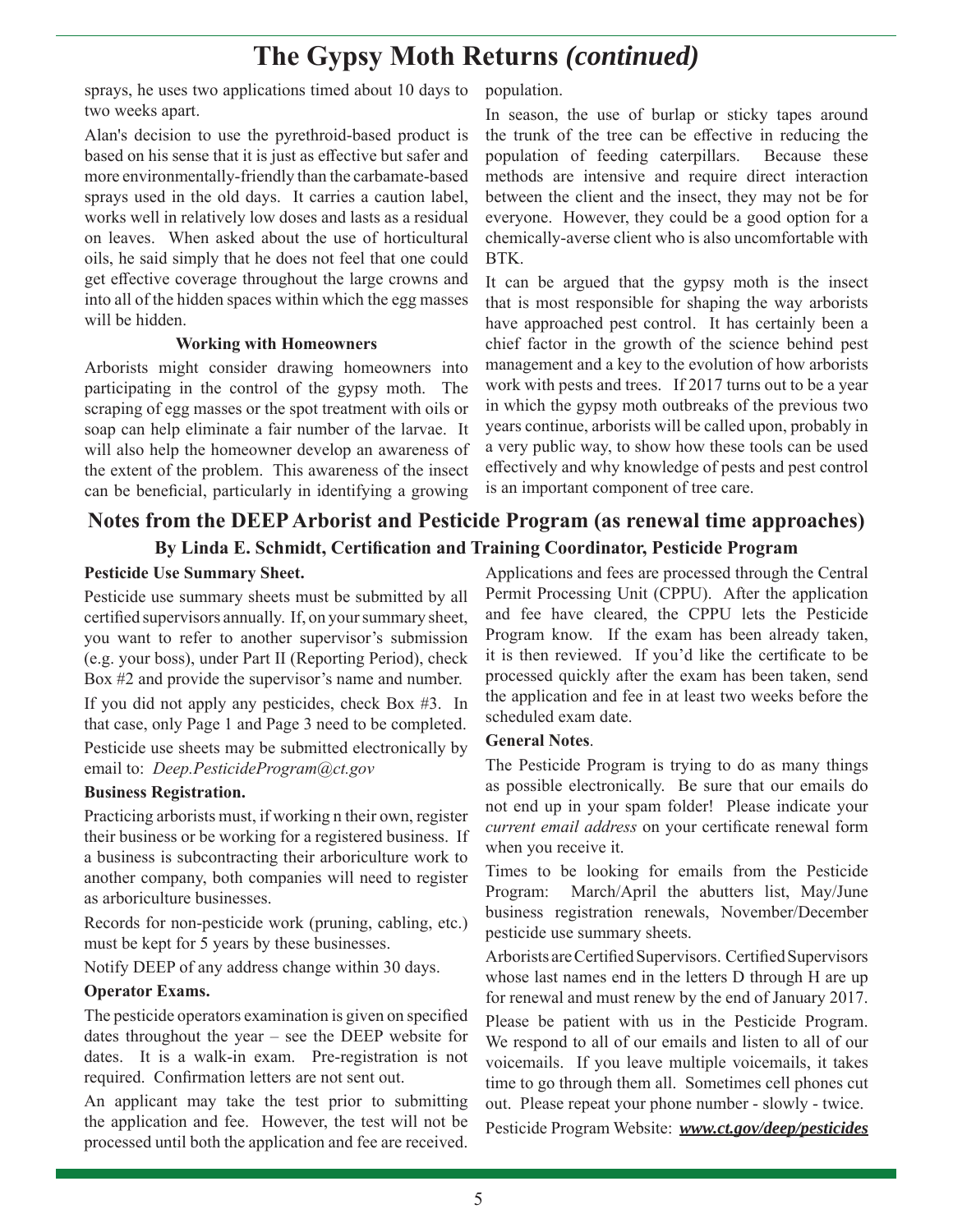# **CTPA Annual Meeting** *(continued)*

through the standard, the agreed-upon viewpoint of the professionals who make up the tree care industry. In that sense, Wayne will be at the meeting to be a part of a conversation that will help inform the next version of the ANSI A300 Standards, especially Part One.

Readers who wish to learn more about the ANSI A300 Standards are encouraged to visit the TCIA website (*www. TCIA.org* and then to view the menu under "Business"). In the afternoon, Brian Kane will give us a look at the research that he and others are doing on biomechanics. Dr. Kane has been on the faculty of the University of Massachusetts in Amherst since 2004, where he is Professor of Commercial Arboriculture. Prior to that, Brian made his living as a commercial arborist, working on

Long Island, developing the experiences and understanding of arboriculture that would inform his academic career.

The title of Brian's talk is "Arboricultural Biomechanics – How Arboricultural Practice Affects the Likelihood of Tree Failure". Brian's research interests include the mechanisms of tree failure and the influence that treatments such as pruning and cabling have on a tree's behavior, including a tree's response to wind.

Brian is one of a current wave of researchers and practitioners who are investigating the patterns of tree failure, in order to develop a broader understanding of the structural mechanisms that explain those failures. Cabling and pruning are arboricultural practices arborists use to counter conditions that exist within a tree – decay, included bark, branch angle, and so on  $-$  that influence the strength and stability of a tree. These practices also affect how a tree behaves, mechanically and structurally. Exactly what is it that an arborist does, in terms of how the tree then behaves, that makes a tree safer or better? There is a lot of good information coming out of this research. Brian will fill us in on what he and his students are doing at UMass.

People who want a peek into this research are invited to Brian's YouTube site at: *www.youtube.com/user/ cladrastis*.

## **The Business Session**

On January 19th, the day will start with CTPA's Business Session. This is an important part of the annual gathering. During the Business Session, the Association will conduct essential business, including the election of a slate of Officers and Directors for the coming year and the delivery of its annual financial report.

Following this needed business, the Business Session will be opened to discussion, for members to bring up issues of importance. The board has suggested two topics for discussion this year. The first is that of pesticides, particularly the use of pesticides on school grounds. The

board is interested in the members' views, to help guide it in its consideration of this and similar topics over the coming year. The second topic is the outreach campaign that has resulted in the 'Go to the Top' logo. The board is not seeking to limit discussion to just these two topics. All members are encouraged to attend.

## **More Speakers**

Following the Business Session, Charlie Iselin, before he steps down as President, will introduce Dr. Michael Donoghue as our opening speaker. Dr. Donoghue is a personal acquaintance of Charlie and so Charlie invited Mike to "talk trees". Mike is Sterling Professor of Ecology and Evolutionary Biology at Yale University and Curator of Botany at the Peabody Museum in New Haven. Mike knows trees in a depth of detail and from a perspective that attendees, as tree experts themselves, will find highly engaging. During his talk on "Evolutionary Biology", Mike will talk about why it is that different trees are different, while giving a glimpse into the techniques and approaches that today's scientists use. This talk is sure to be broadening as well as helpful, with some very interesting bits of information and insight.

Following this first talk, CTPA will welcome back Dr. Jeff Ward of the Connecticut Agricultural Experiment Station. Jeff is Station Forester and is Chief Scientist in the Station's Division of Forestry and Horticulture as well as the Department Head. He is a Past-President of CTPA and was previously a long-time board member. Jeff has participated in CTPA activities in many capacities, from speaker to organizer to chair and onto to all of the various roles on the Board of Directors. CTPA is pleased to welcome him back to the stage.

Jeff's talk will be on "Right Tree, Right Place." Storms and concerns about tree failure continue to dominate the landscape of tree policy in Connecticut. The concept of the right tree being planted in the right place is a keystone of this policy. But, what does "right tree, right place" mean? Jeff will offer some fresh views on this subject.

After lunch, attendees will hear from Diane Jorsey of the CT DEEP and Dr. Ted Andreadis, Director of the Connecticut Agricultural Experiment Station. Diane will be discussing events over the past year within the pesticide program at DEEP of importance to arborists and tree care. She will also look to the future, including sharing some comments about what the legislature may take up in this year's session. Dr. Andreadis will review the activities of the Experiment Station over the past year, including those involving the emerald ash borer, the gypsy moth, the southern pine beetle and the drought. Both state agencies are strong partners with CTPA and share in the mission to advance the care of trees in Connecticut.

*continued on page 7*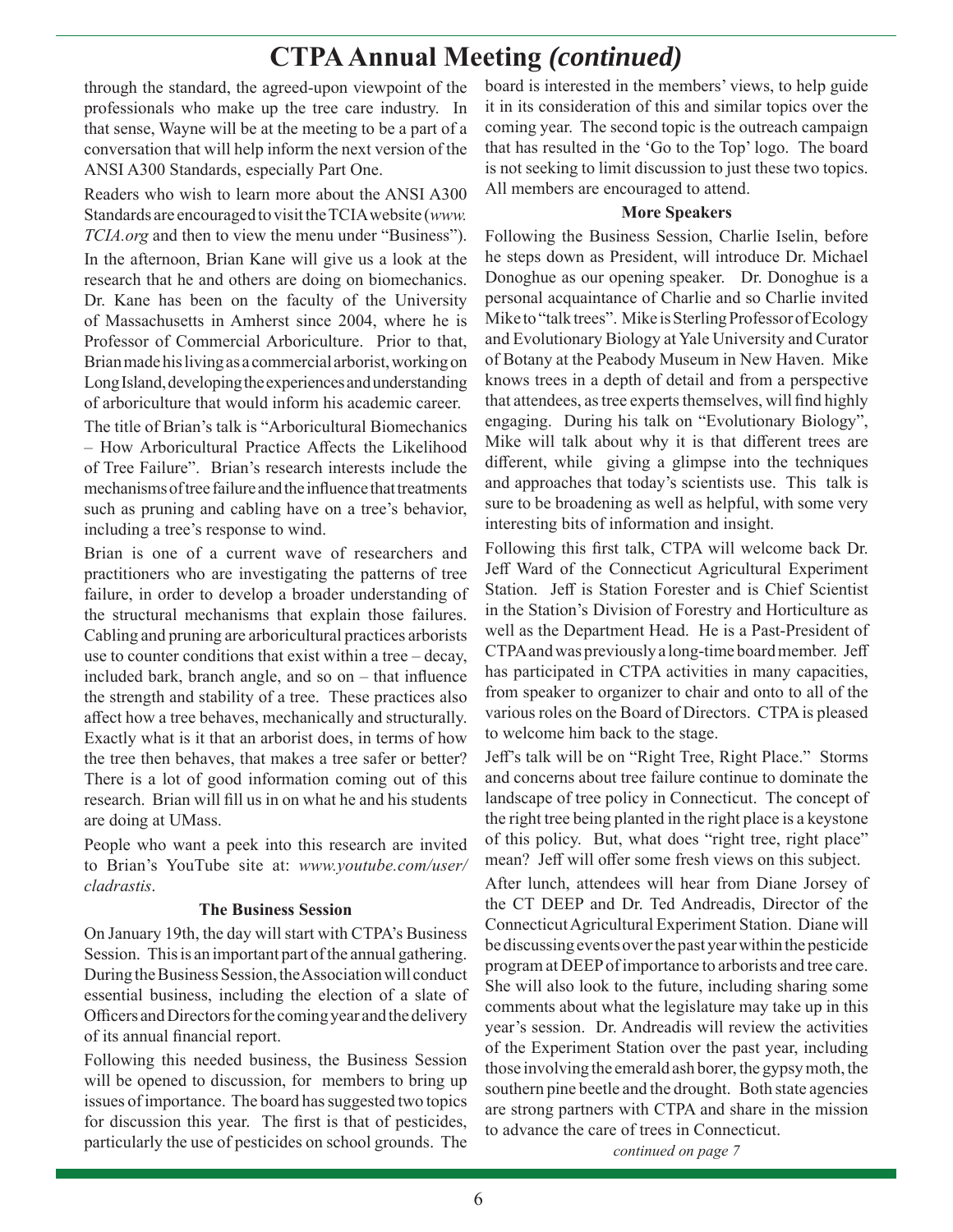# **Three CTPA Board Members Stepping Down**

Three board members have announced their intention to step down this year from the CTPA Board. **Rich Mitchell**, **Ken Bullard** and **Karl Reichle** have each expressed their decision to move on.

Rich served longest on the board, having joined in 2012. Rich was a bit of a trailblazer, being the first Allied Member to join. He dug right in, participating in several committees and then in each of the officer positions. In 2015, Rich served as CTPA President.

Ken joined in 2013 and made his mark on the board as a reliable 'go-to' guy, always willing to take on the difficult assignment. He offered and gave much, including in his role as Chair of the Scholarship Committee.

Karl is the most recent of the board members, joining in 2014. Karl added greatly to the liveliness of board meetings, through his keen insight and deeply-felt commentary. He was also always the first to show up to lend a hand and his departure will leave big shoes to fill.

All three deserve the full thanks of the Association for working to keep it strong and moving along the right path, through the generous donation of their time and

#### **The Trade Show**

For some attendees, the highlight of the meeting is the trade show, which will be sold out again this year. There is always something for everybody. The CTPA expects about 60 booths fi lled with exhibitors, with new products to sell and new services to offer. Also among the exhibitors will be organizations such as the OSHA and the Experiment Station, at the meeting to provide updates, guidance and useful knowledge regarding issues the members find important. The trade show hall is always a very happening place during the CTPA meeting.



*CTPA President Charlie Iselin, who is stepping down as President at this year's Annual Meeting. New Officers and a new Board will be elected at the Meeting's Business Session.* 

energy. And now, with Kevin Wyatt and Greg Foran joining the board, CTPA membership can continue to be very confident as to the future of the organization.

# **CTPA Annual Meeting** *(continued)*

Attendees will receive a great meal, courtesy of the Aqua Turf, and will be eligible to receive continuing education credits from CT DEEP (4.25 ceu's for arborists, 1.5 ceu's for ornamental and turf licensees; 2.0 ceu's for Forest Practioners), ISA (4.25 ceu's), TCIA (1.5 ceu's for CTSP) and the Tree Wardens Association (4.25 ceu's for the advanced certification).

People may register on-line or download a registration form by going to www.CTPA.org. Anyone with questions should contact the CTPA office at 203-484-2512.

We look forward to seeing you on January 19th!!



*The extent of the emerald ash borer infestation, as of August 30th. EAB was found in 20 new towns this past year.*



*From this fall's EAB workshop in Monroe, organized by Claire Rutledge and Bud Neal. Bud helps out spotting a larva.*